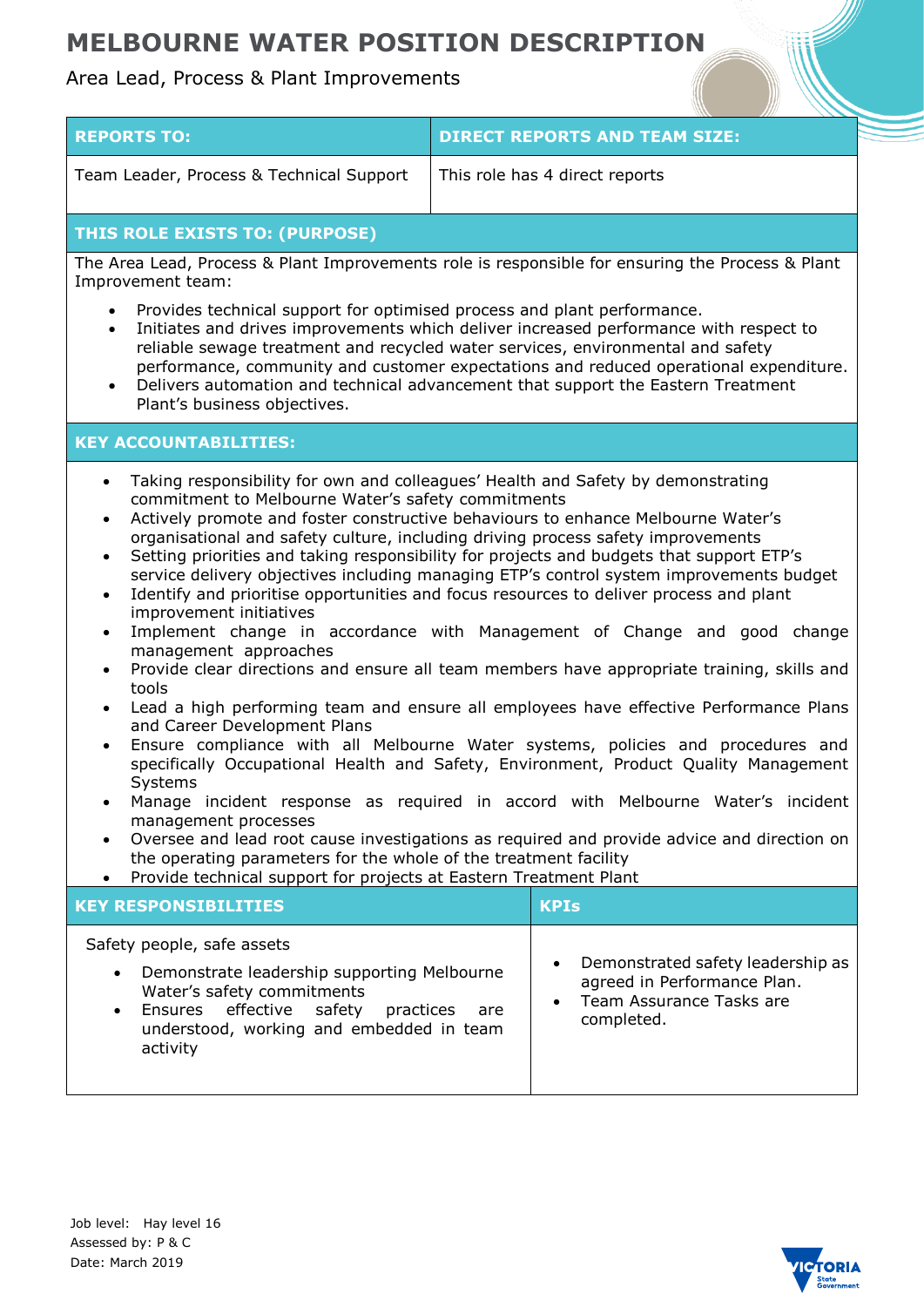# **MELBOURNE WATER POSITION DESCRIPTION**

## Area Lead, Process & Plant Improvements

| Inspired people<br>Improving employee engagement<br>Creating an environment that inspires team<br>$\bullet$<br>members where they can reach their full<br>potential<br>Lead high performing team to deliver<br>strategic outcomes                                                                                                                                                                                                                                                                                                                                                                                                                                                                                                                                                                                                                                                                                                                                                                                                                                                                                                                                                                                                                                                                                                                                 | Year on year improvement in<br>Engagement & Alignment survey<br>results<br>All team members have SMART<br>job goals and development plans                 |  |
|-------------------------------------------------------------------------------------------------------------------------------------------------------------------------------------------------------------------------------------------------------------------------------------------------------------------------------------------------------------------------------------------------------------------------------------------------------------------------------------------------------------------------------------------------------------------------------------------------------------------------------------------------------------------------------------------------------------------------------------------------------------------------------------------------------------------------------------------------------------------------------------------------------------------------------------------------------------------------------------------------------------------------------------------------------------------------------------------------------------------------------------------------------------------------------------------------------------------------------------------------------------------------------------------------------------------------------------------------------------------|-----------------------------------------------------------------------------------------------------------------------------------------------------------|--|
| <b>Financial Sustainability</b><br>Instigate and lead improvement initiatives                                                                                                                                                                                                                                                                                                                                                                                                                                                                                                                                                                                                                                                                                                                                                                                                                                                                                                                                                                                                                                                                                                                                                                                                                                                                                     | Achievement of agreed<br>$\bullet$<br>Performance Plan financial                                                                                          |  |
| that deliver improved financial outcomes<br>Considers the commercial consequences of<br>$\bullet$<br>decisions on self, teams and on MW                                                                                                                                                                                                                                                                                                                                                                                                                                                                                                                                                                                                                                                                                                                                                                                                                                                                                                                                                                                                                                                                                                                                                                                                                           | objectives<br>Delivery of agreed stretch target<br>projects                                                                                               |  |
| <b>Customer Focus</b>                                                                                                                                                                                                                                                                                                                                                                                                                                                                                                                                                                                                                                                                                                                                                                                                                                                                                                                                                                                                                                                                                                                                                                                                                                                                                                                                             |                                                                                                                                                           |  |
| Proactively develop and maintain constructive<br>internal and external relationships<br>Encourages innovation and continuous<br>improvement in customer service                                                                                                                                                                                                                                                                                                                                                                                                                                                                                                                                                                                                                                                                                                                                                                                                                                                                                                                                                                                                                                                                                                                                                                                                   | Achieve performance plan<br>reputation scores<br>Delivery of agreed projects to<br>improve environmental and<br>customer outcomes                         |  |
| Continuous Improvement                                                                                                                                                                                                                                                                                                                                                                                                                                                                                                                                                                                                                                                                                                                                                                                                                                                                                                                                                                                                                                                                                                                                                                                                                                                                                                                                            |                                                                                                                                                           |  |
| Identify, prioritise and implement opportunities<br>for improvement in treatment plant.<br>Support Wholesale Services improvement<br>$\bullet$<br>initiatives, with specific focus on the<br>continuous improvement initiatives such as the<br>Operations of the Future initiative                                                                                                                                                                                                                                                                                                                                                                                                                                                                                                                                                                                                                                                                                                                                                                                                                                                                                                                                                                                                                                                                                | Achievement of optimisation<br>initiatives as agreed in<br>Performance Plan<br>Wholesale Services change<br>٠<br>initiatives deliver agreed<br>objectives |  |
| <b>SKILLS, KNOWLEDGE AND EXPERIENCE REQUIRED:</b>                                                                                                                                                                                                                                                                                                                                                                                                                                                                                                                                                                                                                                                                                                                                                                                                                                                                                                                                                                                                                                                                                                                                                                                                                                                                                                                 |                                                                                                                                                           |  |
| People management and leadership<br>$\bullet$<br>Ability to provide leadership to technical and non-technical professionals<br>A demonstrated ability to liaise with internal and external stakeholders and manage<br>$\bullet$<br>external resources and contractors<br>A commitment to leading by example and ongoing personal development<br>Outstanding analytical skills and experience with setting operational benchmarks and KPIs<br>Knowledge and experience of principles of wastewater and recycled water production<br>$\bullet$<br>treatment processes desirable<br>Capability to proactively apply detailed knowledge and experience to solving difficult or<br>$\bullet$<br>abstract technical problems.<br>Experience with control systems (such as PCS7)<br>Ability to draw on industry knowledge and other industry resources, for example by<br>conducting independent literature reviews and through established industry networks<br>Excellent organisational skills with the ability to deliver outcomes within agreed timeframes<br>under limited supervision<br>Demonstrated ability to produce high quality reports and procedures. Well-developed<br>presentation skills<br>Well-developed interpersonal skills including the ability to proactively influence, lead and<br>coordinate diverse groups and communicate with stakeholders |                                                                                                                                                           |  |
| Ability to apply technical knowledge and exercise judgement into decision making                                                                                                                                                                                                                                                                                                                                                                                                                                                                                                                                                                                                                                                                                                                                                                                                                                                                                                                                                                                                                                                                                                                                                                                                                                                                                  |                                                                                                                                                           |  |

 Ability to apply technical knowledge and exercise judgement into decision making processes

Job level: Hay level 16 Assessed by: P & C Date: March 2019